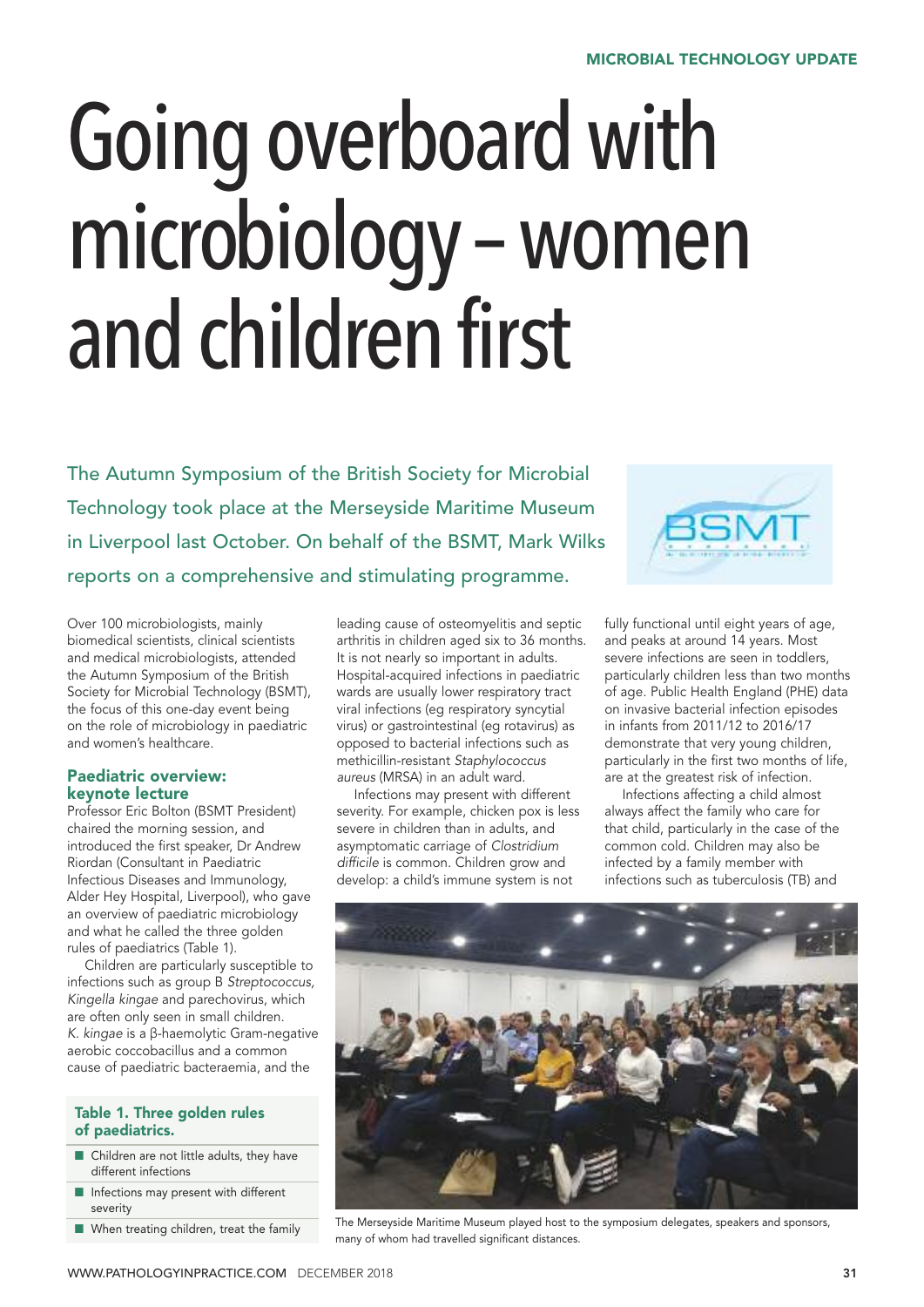human immunodeficiency virus (HIV), and children may infect other family members with infections such as chickenpox and pertussis

There is clear evidence of decreasing admissions for meningitis and some of which is due to the availability of vaccination (eg HIB meningitis introduced in 1992). However, significant evidence demonstrates that emergency hospital admissions of less than a day are increasing. The rates of culture-confirmed invasive bacterial infections in children vary and may be of the order of 1, representing a lot of testing to identify a small number of cases.

## Contaminated blood cultures

Taking blood cultures in an aseptic manner can be especially challenging in infants and children, and evidence suggests contamination by skin organisms is higher in this population than in adults – up to 40% in some series. This can lead to unnecessary further laboratory testing, hospitalisation and antibiotic administration. There are several molecular tests that can be used to help in deciding what to do with a positive blood culture result.

Dr Riordan described his evaluation of the BIOFIRE instrument and FILMARRAY blood culture identification panel (FA-BCIP) for rapid identification of bacteria, *Candida* and antibiotic resistance. This identifies eight Gram-positive bacteria, 11 Gram-negative bacteria, five *Candida* spp, and three antimicrobial resistance genes (*mecA*, *vanA/B*, KPC). The handson time is only two minutes and the turnaround time an hour.

The test was performed on 117 positive blood cultures, with 74 (63%) growing clinically significant organisms, and 43 (37%) growing contaminants. FA-BCIP results were judged to alter clinical management in 63 of the 117 episodes (54%). Antimicrobials were started/altered in 23 (19%) episodes and de-escalated/ withheld/stopped in 29 (25%) episodes. Ten children were discharged from hospital earlier, which saved a cumulative total of 14 bed days. The problem, as so often is the case with new technology, is the cost. The capital outlay is approximately \$36,500, and each test costs \$129.

# Microbiology of cystic fibrosis

For the past 40 years the approach to studying infections in the airways of patients with cystic fibrosis (CF) has largely paralleled that taken in the study of other human infectious diseases. Typically, a microorganism recovered in culture from an infected site is studied in isolation using various *in vitro* and *in vivo* models intended to approximate some



Commercial support proves crucial in the continued success of BSMT conferences and symposia.

facet of the human infection. This has yielded a wealth of information regarding microbial virulence factors and pathogenic mechanisms. However, its limitations when applied to a chronic polymicrobial infection like CF have become increasingly apparent. Given this new understanding of infection in CF, there has been a move away from thinking of the individual pathogen to considering the airway microbial community as a pathogenic unit.

Professor Chris van der Gast (Manchester Metropolitan University) was previously more used to studying the interaction of many different types of bacteria in soil and water in the environment, and is now applying methods developed from studying the microbial ecology of those sites to the CF lung.

#### Translating microbiomics to CF management

Classical methods have provided a wealth of information on the epidemiology of emblematic CF pathogens – by age and over years, and emergent pathogens of concern such as non-tuberculosis mycobacteria (NTMs) and *Aspergillus* are now being added. Of course this approach cannot provide retrospective examination of emergent pathogens (eg *Pandoreara* spp.) or enigmatic anaerobes (eg *Prevotella* spp, V*eillonella* spp. and *Rothia*). Professor van der Gast described an ambitious long-term project and a global first to characterise the microbiome of the CF lung, starting with the Manchester paediatric and adult CF patients. The idea being to sample patients annually and capture all bacterial and fungal taxa.

#### Antibiotic susceptibility in a microbiome context

Beyond characterising the flora, the aim is also to improve the relevance of antibiotic susceptibility testing, where susceptibility profiles from the last visit to clinic are

used to inform treatment for a current exacerbation, but this last visit could have been from months previously. The newer approach is to consider the patient's lung microbiome as the 'pathogenic unit'. Patient's sputum containing the intact microbiome would be applied to a CF lung epithelial cell line, allowing replication of the pathogenhost environment. Testing with and without antibiotics using quantitative-PCR detection of all bacteria (16S rRNA gene) and all fungi (internal transcribed spacer [ITS]) to measure growth, then indicates susceptibility or resistance. The approach should be more rapid, accurate and cost-effective than existing methods and can also be targeted at pathogens of concern (eg *Pseudomonas aeruginosa*, NTM species).

#### Personalised models of infection

The most exciting development was the possibility to generate personalised models of infection. The team at MMU was able to generate CF patient-specific induced pluripotent stem cells (iPSCs) that can be directed to become lung epithelium cells, which crucially can incorporate the patient's own *CFTR* mutation and their underlying genetic factors. Critically, they can then recreate host-pathogen interactions by directly introducing the patient's own sputum or strains of their pathogens to the cell lines.

#### Group B streptococci and other neonatal infections – a massive burden of disease

It is sobering to reflect on just how great the burden of neonatal bacterial disease remains. The World Health Organization (WHO) estimates that 600,000 deaths occur globally due to neonatal infections. Group B streptococci (GBS) cause 300,000 cases of disease and 90,000 deaths annually, on top of which it causes moderate or severe disability and 10,000 survivors, and may cause 57,000 stillbirths and 3.5 million premature births annually.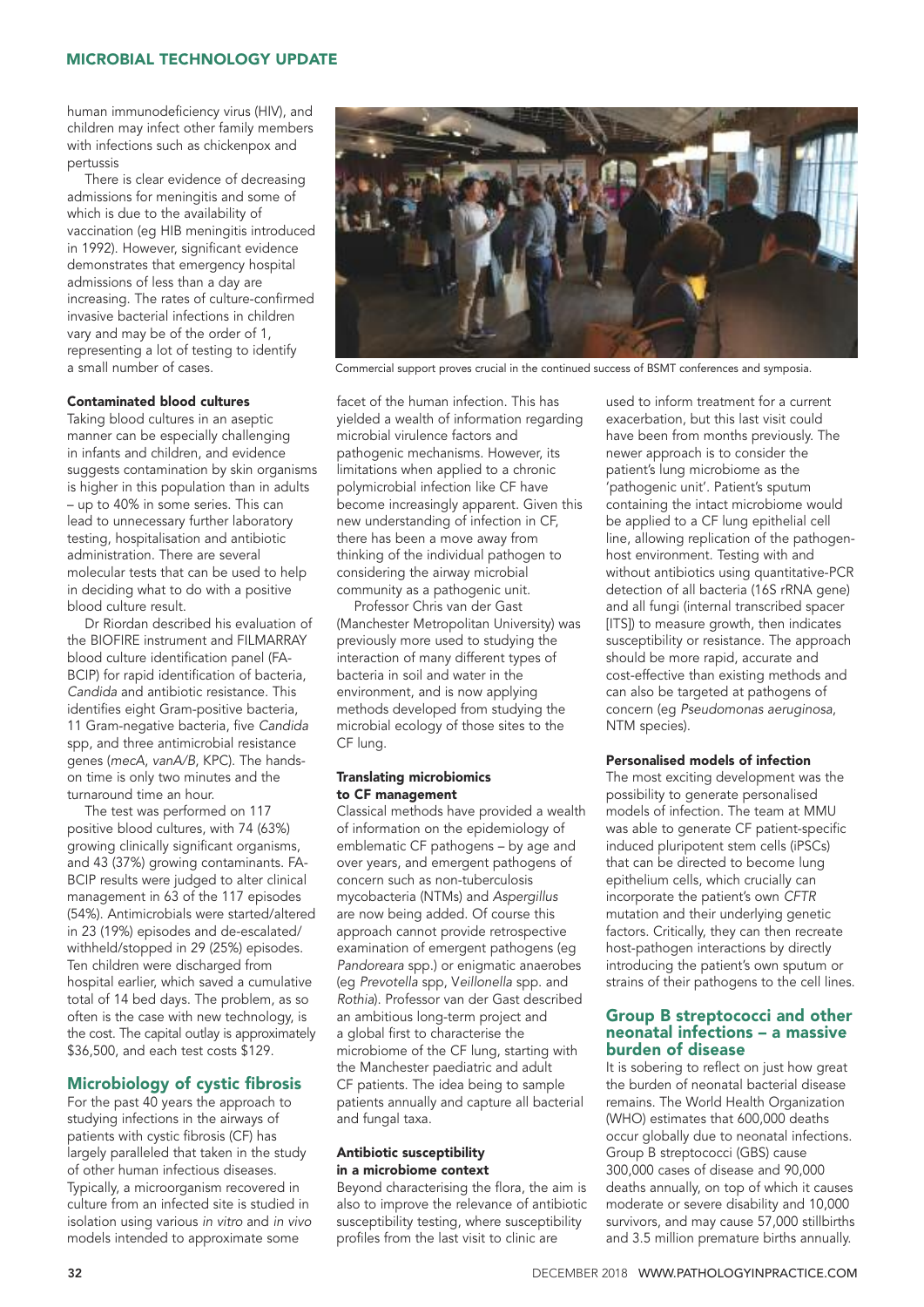In addition, but often omitted, there are at least 33,000 deaths per annum due to maternal invasive GBS disease.

Dr Jim Gray (Consultant Microbiologist, Birmingham Women's and Children's NHS Foundation Trust) described the types of neonatal infections in terms of congenital, partum and post-partum (hospitalacquired and acquired at home) and the most common microbial species that cause very early-, early- and late-onset infections in the neonatal intensive care unit (NICU). Neonatal GBS infection can be classified by early-onset (EOGBS) and late-onset (LOGBS). The former are cases with onset in the first seven days, while the latter present between seven days and three months. With LOGBS, immunisation is the only feasible preventative strategy. In the USA, cases of early-onset GBS were reduced by 80% after the introduction from about 1996 of a national prevention policy, involving universal screening, which meant that up to 30% of pregnant women received antibiotics. This reduction has now plateaued and there is increasing concern regarding the unnecessary prescription of antibiotics both from the point of view of developing resistance and of side-effects.

Intrapartum antibiotic prophylaxis reduces early-onset disease but does not prevent late-onset disease. The use of intrapartum antibiotic prophylaxis (IAP) was discussed as a means of preventing EOGBS, stressing that antibiotics active against GBS should be given as soon as possible after the onset of labour. How the need for IAP is determined was discussed, with the UK currently using a risk factor-based approach, but in the USA and other European countries a screening-based approach as late as possible in pregnancy has been adopted. Stakeholders in the UK continue to lobby to change UK policy.

Detection strategies for GBS were discussed comparing enrichment culture, with up to three days to reach a result, with PCR which reports results in less than one hour. In the current era of antibiotic stewardship serious consideration must be given to the number of women and babies exposed to antibiotics that are of no benefit. With this in mind, it was suggested that the adoption of a testing in labour screening programme could lead to 45,000 fewer women receiving antibiotics.

Pressure for a national programme for GBS screening should be considered in the light of evidence, and we must be careful to resist pressure to change without that evidence. If we do change practice without evidence we may be doing more harm than good.

A national screening programme will have little effect on LOGBS infections but a maternal GBS vaccine would have a higher impact than IAP both on EOGBS and LOGBS infections. Higher coverage could be achieved especially in underresourced settings and could be added relatively easily to existing programmes of antenatal care. It would also have the benefit of reducing antibiotic exposure (22 million women per annum). Several promising candidate vaccines are in phase II and III trials.

#### Urinary tract infection diagnosis and the urinary microbiome

Urine is the most common specimen in all microbiology laboratories and arguably the worst handled. Dr Robin Howe (Consultant Microbiologist, Public Health Wales Microbiology Cardiff, University Hospital of Wales, Cardiff) gave a fascinating presentation which looked at the sometimes conflicting guidance and evidence available to clinicians when treating urinary tract infection (UTI), and



Professor Brian Duerden CBE and speakers on the afternoon programme field questions at the end of the session.

considered how the application of new technology using metagenomics analysis might help in the future.

There are increasing numbers of children presenting as acute admissions, and UTI is the most common cause of fever of unknown origin in paediatric patients, affecting 4% of boys and 11% of girls by the age of 16. The disease can present significant long-term impacts including impaired renal function, recurrent pyelonephritis and hypertension. Diagnosis is of course difficult, with patients often being preverbal and lacking obvious symptoms, and the acquisition of uncontaminated specimens particularly difficult.

Dr Howe raised concern about the reliability of a microbiological diagnosis of UTI. It is difficult to distinguish between contamination and colonisation bacteriologically, and the reliability of the identification of pyuria and diagnosis. The current UK SMI, like many other guidelines, refers to the original work of Kass in adult women in 1957. The SMI refers to the significance of repeat isolates from two specimens, with colony counts  $\geq 10^6$  colony-forming units (cfu)/L ( $\geq$ 10<sup>3</sup> cfu/mL) of a species being significant in paediatrics in a voided urine, and pure growths of 10<sup>7</sup>–10<sup>8</sup> cfu/L (104 –105 cfu/mL) being indicative in carefully taken specimens.

Dr Howe then drew the audience's attention to the plethora of conflicting guidance available. In the USA a 'clean' specimen may be collected by catheterisation or suprapubic aspiration, making interpretation of the significance of any growth much easier. This approach is very rare in the UK. The DUTY (Diagnosis of Urinary Tract infection in Young children) Study (on which Dr Howe was a co-investigator) attempted to develop algorithms based on signs and symptoms, to identify children accurately in whom a urine specimen should be obtained, assess whether dipstick analysis provides additional diagnostic information, model the cost-effectiveness of algorithms and compare contamination rates between clean catch urines and pad specimens. The objective being to design an algorithm for primary care that would lead to optimal selection of patients who would have a urine submitted for microbiology. The study demonstrated depressingly poor correlation between laboratories in reporting UTI and the relevant clinical data, and between microscopy and flow cytometry.

Dr Howe raised concerns that newer laboratory methods have not been validated against clinical diagnosis. In particular, the increasing use of small inocula covering only a fraction of a plate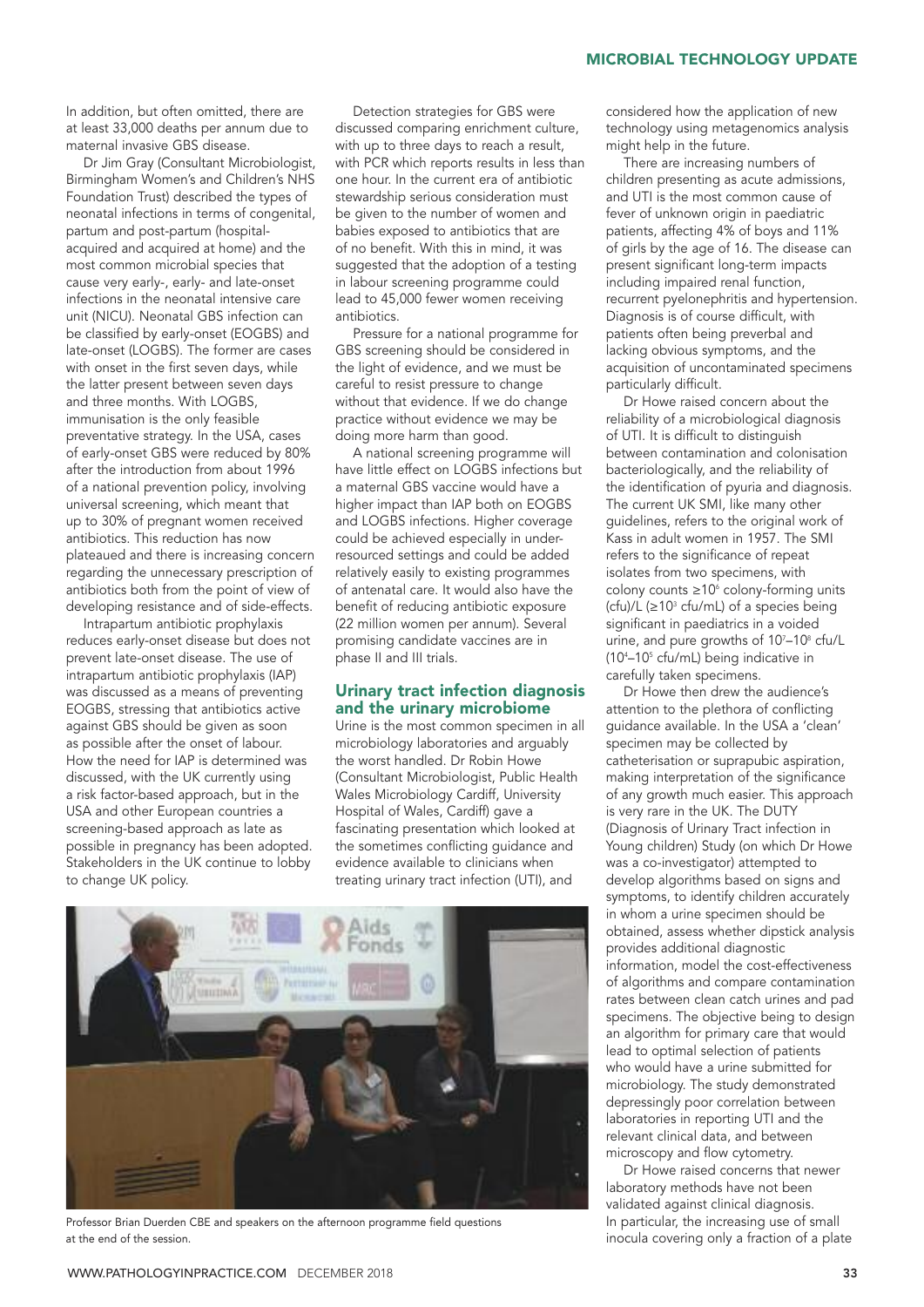makes it very difficult to define mixtures and may lead to the undercounting of colonies due to colony crowding – in consequence, the 'factory' approach of the modern high-volume microbiology laboratory to new methods may lead to reduced reliability.

#### Metagenomics to the rescue?

However, Dr Howe raised the possibility that the use of metagenomics analysis of 16S rRNA may help. Studies have revealed the presence of complex microbiomes that include unculturable bacteria, which may suggest an association between the microbiome and urological disease. The yet to be published Eurica study looked at 128 children, predominantly those acutely ill children presenting without microbiologically confirmed UTI. DNA was extracted from samples with 16S rRNA gene sequence data converted into bacterial species distribution and load. Eleven culture-negative samples in the study (23.9%) were shown to have greater than 10<sup>7</sup> reads/mL of predominant organisms, five of which were *Enterococcus faecalis*. Eight samples (26.7 %) that were culture-positive were identified as false positives. Twelve samples (48.8%) with reported mixed culture showed greater than  $10^7$  reads/mL of a predominant organism suggestive of UTI. It may be that molecular methods will provide answers in those cases that culture has not been able to resolve.

#### The rise and fall of pertussis: evaluation of the Pertussis Immunisation Programme for pregnant women

Professor Brian Duerden CBE chaired the afternoon session and introduced Helen Campbell (Senior Clinical Scientist, Immunisation and Countermeasures, National Infection Service, PHE Colindale), who gave an overview of whooping cough disease. It is caused by *Bordetella pertussis*, a pathogen which is almost exclusively human and transmitted by close contact. Severity varies with age and complications in infants, the most vulnerable group, can include respiratory pneumonia, collapsed lungs, apnoea, brain damage, weight loss, dehydration and occasionally death. She showed a short but harrowing video of a child with whooping cough so delegates could hear the characteristic 'whoop' sound as the child drew in breath between coughing fits.

Vaccination is the most effective strategy to prevent transmission. Despite good uptake of the vaccine in children and infants, at the time there was a very large increase of laboratory confirmed



A group of aerobic, Gram-negative, *Bordetella pertussis* bacteria (based on scanning electron microscopic [SEM] image).

cases of whooping cough in England and Wales in 2011 and 2012 resulting in 14 deaths, all in infants under nine weeks of age. A similar pattern occurred in the USA. The reasons for this are still unclear but may be because the newer vaccine, while having fewer side-effects, is not quite as effective, or due to natural population turnover and incomplete vaccination coverage. Whatever the reason, this increase was the largest outbreak of the disease for 20 years and 70–75% of infant cases occurred before the first vaccine dose was administered at age two months or above. The normal regime is three doses, each one month apart, followed by a booster dose six months later.

As a response to the outbreak and in an attempt to protect infants from birth, the Department of Heath introduced in October 2012 a temporary vaccination programme for pregnant women using Repevax (dT5aP/IPV). The initial target was to administer this single dose between 28 and 32 weeks' gestation and it was offered in every pregnancy. From July 2014 the vaccine was changed to Boostix – IPV (dt3a P/IPV). Later in 2016 guidance was updated to advise women that they should be vaccinated from 16 weeks, ideally between 20 and 28 weeks (usually after the 20-week scan). Similar programmes with vaccine administered at varying gestation ages have also been introduced in a number of other countries including USA, Spain, Portugal, Panama, Mexico, Columbia, Argentina, Brazil, Australia and New Zealand.

In England and Wales, the maternal

vaccination programme was well received both by pregnant women and the media. A survey showed that 93% of women would choose to be vaccinated during their pregnancy, with only 3% saying they would not. Pregnant mothers said midwives and GPs were their preferred source of information when being offered the vaccine.

Uptake of the early vaccine was 70–75% in the period 2013–2018. Since the outbreak ending in 2012 there was a sharp fall in numbers of whooping cough cases, although there was a slight rise again in 2016. There have also been a further 14 deaths, but of these only two had mothers who had been vaccinated. Infants born to vaccinated mothers had a lower risk of hospitalisation, ICU admission and death.

Helen concluded by saying that despite the success of childhood immunisation programmes, pertussis remains a global public health concern. Additional strategies are required to optimise control and protect infants at highest risk of severe disease. Immunising pregnant women has been shown to be a highly effective strategy in protecting young infants in the first months of life. However, challenges remain in achieving consistent high coverage in the target groups. There are also questions remaining concerning the optimal timing of vaccination for the best clinical protection, the longer-term impact of this approach, and the optimal infant/ booster schedule.

#### Transmission dynamics of norovirus in a paediatric hospital

Dr Kathryn Harris (Clinical Scientist, Great Ormond Street Hospital, London) was the penultimate speaker of the day, and gave a fascinating talk on norovirus and the transmission dynamics in a paediatric hospital, stating that there are around 17 million community cases per year, which costs the NHS around £115 million a year. Immunocompetent patients will display winter peaks, with acute vomiting lasting about a day, and they will become dehydrated but have an excellent prognosis. Immunocompromised patients, on the other hand, suffer year-round with infections lasting weeks rather than days. The virus will cause dysfunction of the intestinal barrier and can lead to chronic infection, perhaps resulting in death.

The norovirus genome has been sequenced and genotype can be determined from the protein on the virion. The most common genotype identified between July 2014 and February 2016 in Great Ormond Street Hospital was G11.P21\_G11.3. Norovirus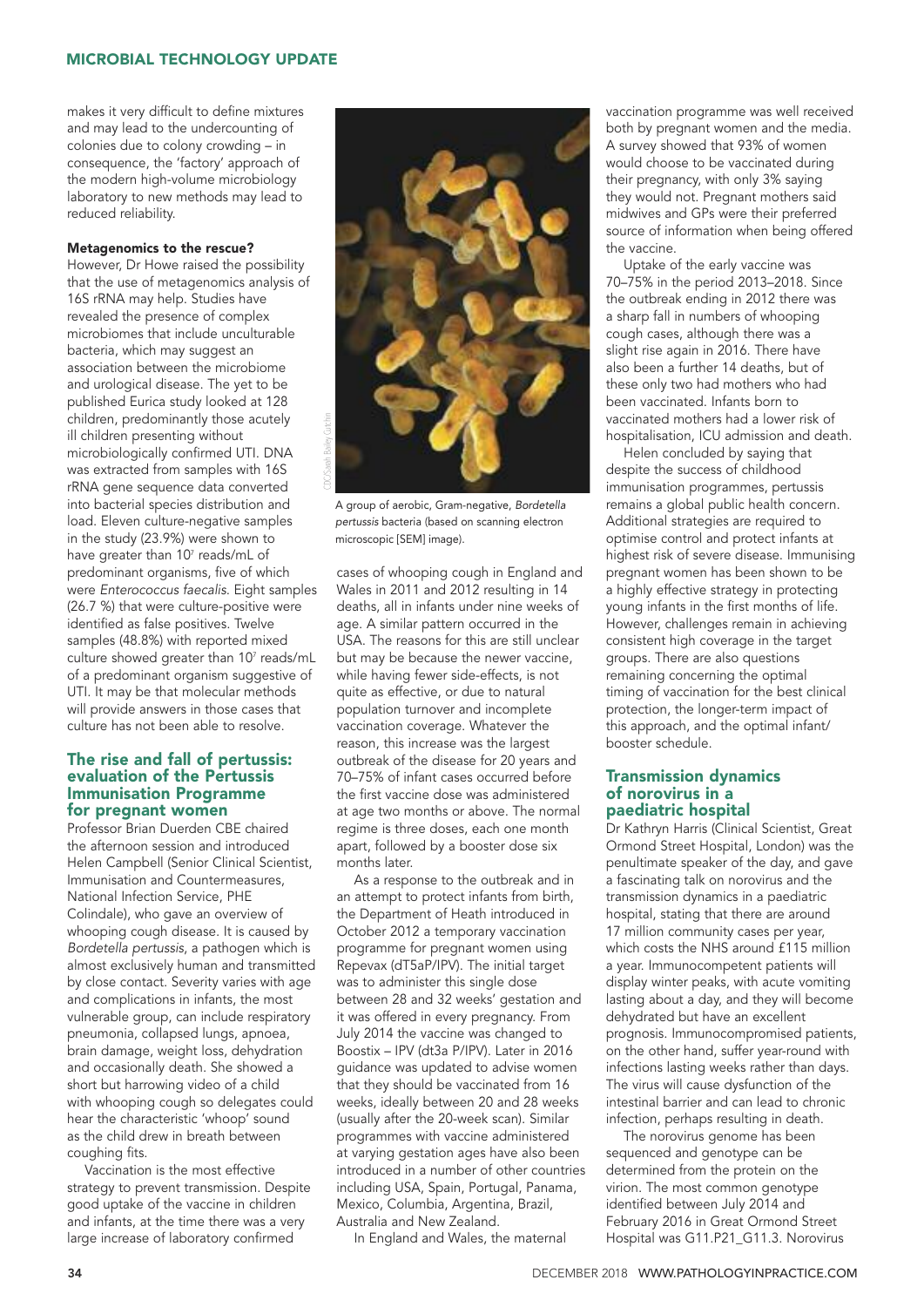capsid sequencing can help differentiate between genotypes and aid better understanding of infection and transmission dynamics in paediatrics where there is a high numbers of immuno-compromised patients.

A cohort study was conducted where the tertiary referral hospital had 350 beds, with 60% single isolation rooms and no A&E. Residual specimen (when available) from norovirus-positive patients between 1 July 2014 and 17 February 2016 was submitted for whole-genome sequencing (WGS). A total of 205 norovirus PCRpositive patients were identified and in 189 cases WGS was performed. Approximately 59% of the patients were profoundly immunocompromised, with a median age of two.

With the aid of WGS and the addition of deep sequencing the full norovirus genome plus sequence clusters can be identified. The sequencing clusters can support epidemiology and show any possible links between wards and departments. The clusters identified links between shared staff, equipment and the use of common areas.

In this study there appeared to be linked transmission in 44% of cases. 33% of new cases were acquired from another patient despite isolation nursing and stringent IPC measures. 43% of nosocomial infections remain unknown, even with WGS, so wider sampling of patients, the environment, staff and visitors is needed. Now sequencing costs and technologies that allow rapid turnaround times are decreasing, WGS can be used routinely to control nosocomial infections.



Ultrastructural morphology displayed by a cluster of norovirus virions (coloured transmission electron microscopy [TEM] image).

# The vaginal microbiome and sexually transmitted infections

Professor Janneke van de Wijgert (University of Liverpool, Institute of Infection and Global Health) gave the final presentation of the day, beginning by discussing the types of organisms found in the vaginal microbiome (VMB); the commensals that rarely cause infection (eg lactobacilli), followed by the pathobionts that sometimes cause infection (eg streptococci, staphylococci, enterococci and Enterobacteriaceae), and finally the pathogens such as *Chlamydia trachomatis* and *Neisseria gonorrhoeae*, which almost always cause infection.

Many diagnostic scales have been developed to define the vaginal microbiota, and prior to 2002 these were based on clinical observations as well as laboratory findings, set down in the Amsel criteria (1983) and the Nugent score (1991). From these studies, it has been observed that for a bacterial vaginosis (BV) infection discharge is not always present, and now diagnosis is made using the laboratory findings and not the symptomatic ones.

Since 2002, molecular technologies have become more widely available and affordable with 16S ribosomal gene sequencing being a popular diagnostic tool, even though it does not identify virus, yeast and protozoa, along with the fact that it may not prove useful when pathogens/pathobionts are present in low concentrations.

Professor van de Wijgert continued to discuss the VMB composition and the molecular data of decreasing diversity from a healthy microbiome to severe dysbiosis dominated by *Gardnerella vaginalis*. Lactobacilli are widely thought to predominate in the healthy vagina although Professor van de Wijgert's meta-analysis suggested that while *Lactobacillus crispatus* predominated in Caucasian women, *L. iners* was the predominant species in African women.

Studies on the mucosal biofilms that have been found in the vagina using fluorescence *in situ* hybridisation (FISH) techniques have shown that in healthy biomes lactobacilli form a loose network of bacteria, while those found in the unhealthy biomes are formed of a dense biofilm containing both *G. vaginalis* and *Atopobium vaginae* on the mucosal surfaces. Once these are treated with metronidazole there is only partial resolution and the infection inevitably returns. A hypothesis has developed from these finding suggesting that *G. vaginalis* is an important 'scaffolding' for biofilm development, but this has yet to be confirmed.

Globally, there is a high prevalence



The prize for winning the Trade Quiz was awarded to Rhian James from Singleton Hospital, Swansea, who will also be invited to attend the Annual Scientific Conference in RAF Hendon in May next year as a guest of the BSMT.

of dysbiosis, the majority being asymptomatic with no sequelae. However, sequelae can develop even when asymptomatic; for example, the acquisition of HIV/STI and onwards transmission, pelvic inflammatory disease, infertility with lower success rate of IVF, miscarriage, preterm birth and finally invasive post-abortion, maternal and neonatal infections.

The HELIUS VMB study in Amsterdam looked at the prevalence of dysbiosis. This looked at a random group of asymptomatic volunteer women of many different ethnicities, aged 18–35 years. 61.5% were found to have a normal microbiome, dominated by *L. crispatus*, *L iners* and more rarely other lactobacilli. 32.2% had BV and interestingly 6.2% had other dysbiosis. This study gave more evidence for the existence of aerobic vaginosis, a dysbiosis dominated by pathobionts such as streptococci, staphylococci and *Escherichia coli*, and the authors compared this to a random group of sex workers in Rwanda, and had to take into consideration a range of risk factors from condomless sex, STIs from new partners, menses and vaginal douching.

It was found that dysbiosis was frequently followed by infection and it also seemed that the higher the Nugent score the greater the risk of acquiring HIV. Disruption of the cervico-vaginal barrier appeared to be associated with increasing bacterial diversity, leading to mucus alteration, an increase in cell death resulting in cytoskeleton alteration, increasing proteolytic activity, and release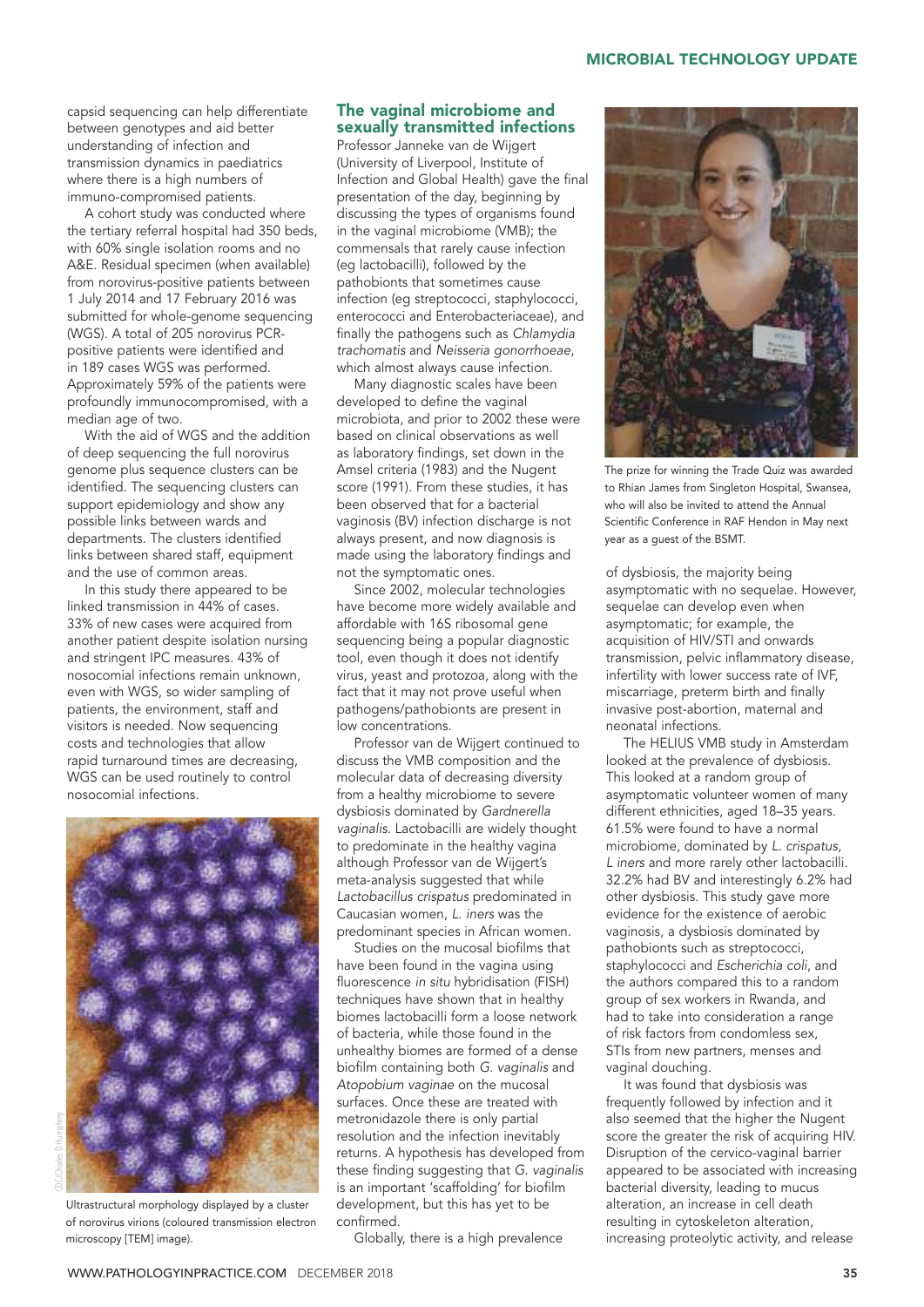of pro-inflammatory cytokines. This has led to further study looking at cytokine interaction in the vaginal microbiome. It was found that lactobacilli have an anti-inflammatory cytokine profile in the vagina and both BV and pathobionts had pro-inflammatory cytokines in the vagina linking to increased risk of infection with **HIV** 

Professor van de Wijgert went on to discuss HIV prevention, looking at VMB and PrEP drug metabolism, where trials have shown discrepant results which could be due exclusively to poor adherence by those taking part, or the hypothesis that dysbiosis is associated with bacteria depleting tenofovir.

Finally, Professor van de Wijgert considered the implications of this work for future diagnosis and treatment. In terms of diagnosis, the need to differentiate dysbiosis types and establish whether or not a biofilm is present and to differentiate these from vaginal candidiasis, trichomoniasis and cervical STIs. In terms of treatment we need to look at the effects of different antibiotics on VMB/pathobionts, and look at how the entire vaginal niche is affected. Vaginal probiotics, and indeed hormones, whether topical or systemic, may have an adjunct role. As in other fields of clinical microbiology, how to treat vaginal biofilms is an enduring issue.

# Annual Scientific Conference 2019

Clinical microbiology continues to advance at a rapid rate and culture and the newer molecular methods are proving to be a powerful combination, yielding insights both about the aetiology of different diseases and their treatment. Next year's BSMT Annual Scientific Conference on respiratory tract infections will continue these themes.

The conference will be held at the Royal Air Force Museum, Hendon, London on Thursday 16 May (please note change of venue and day). A greatly expanded trade exhibition will enable delegates to get a good overview both of improved culture media and the newer molecular technologies.

Dr Mark Wilks is Clinical Scientist in Microbiology at Barts Health NHS Trust. Copies of all presentations given at the Autumn Symposium in Liverpool may be found on the BSMT website (www.bsmt.org.uk).

The BSMT Annual Scientific Conference 2019, entitled *Respiratory Microbiology – A Day of Inspiration*, will be held on Thursday 16 May at the Royal Air Force Museum, Hendon (please note change of venue and day).

# **Tales from the exhibition**

The BSMT Autumn Symposium was supported by a wide range of commercial sponsors, which represent a vital symbiotic relationship that enables this series of BSMT events to flourish and go from strength to strength. The following is a review of some of the expertise on show to delegates in Liverpool.

# altona Diagnostics

altona Diagnostics is focused on bringing to market high-quality molecular test systems for the detection and quantification of a broad range of infectious disease pathogens. At BSMT, altona presented the AltoStar series of reagents, platforms and bespoke software which enables an advanced 'sample to result' CE-marked automated workflow for RT-PCR testing. Also on show was the RealStar infectious disease kit range, with a common protocol and validated on a broad range of RT-PCR instrumentation, which are designed to offer users real confidence in results.

# **BioConnections**

BioConnections focused on two key areas at the recent BSMT meeting. The Resist product range including Resist 4 OKNV is a 15-minute lateral flow test that confirms the Big Four carbapenemases (KPC, NDM, OXA & VIM) as accurately as the top molecular assays, without the need for instrumentation so at a fraction of the cost. Broth Micro Dilution (BMD) is the international gold standard for antimicrobial sensitivity testing (AST). This is the product that the company has introduced to the UK over the past few years. Manufactured in Germany by Merlin Diagnostika, Micronaut BMD products can be used without equipment or automated, or even linked to MALDI-TOF MS. BMD is the only acceptable



The AltoStar series of reagents, platforms and bespoke software from altona Diagnostics offers automated workflow for RT-PCR testing.



The BIOFIRE from bioMérieux, a rapid syndromic multiplex PCR system.

method for AST of colistin. The Merlin BMD Colistin strip is already in use in many UK laboratories.

# bioMérieux

A global leader in *in vitro* diagnostics for more than 50 years, bioMérieux has always been driven by a pioneering spirit and unrelenting commitment to improve public health worldwide. At BSMT in Liverpool this October, the company presented some of its innovative diagnostic solutions. VITEK SOLUTIONS – a complete automated ID/AST platform, the only completely integrated platform for identification and antimicrobial susceptibility testing, designed to move microbiology forward; VIRTUO – a fully automated instrument for blood culture analysis; VIDAS 3 – a benchtop immunoassay system with full traceability and automation; and, the BIOFIRE system – a rapid syndromic multiplex PCR that integrates sample preparation, amplification, detection and analysis.

#### Bruker

Bruker is the leader in matrix-assisted laser desorption/ionisation (MALDI)-based microbial identification, and the MALDI Biotyper (MBT) is the globally recognised



Resist 4 OKNV, a 15-minute lateral flow test from BioConnections.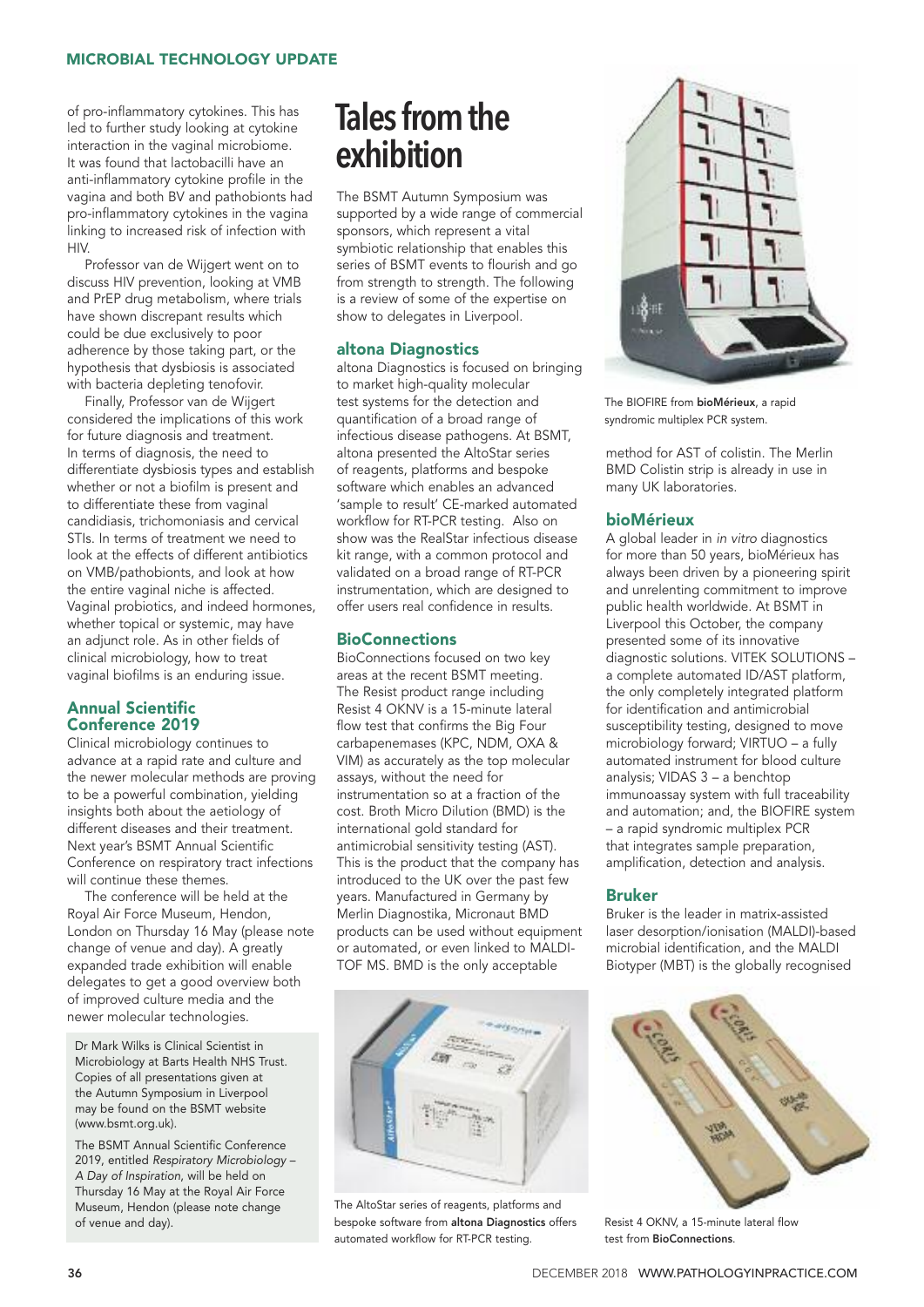

Bruker is continually adding workflows based on the MALDI Biotyper.

solution for routine usage in the microbiology laboratory. The company is continually adding workflows based on the MBT, including MBT Sepsityper for direct identification from positive blood cultures and subsequent resistance testing. Bruker also markets molecular tests for yeasts and carbapenemaseproducing Enterbacteriaceae (CPE), along with the IR Biotyper, for strain typing to target hygiene management. Bruker additionally offers Micronaut for antimicrobial susceptibility testing of bacteria and yeasts. These *in vitro* diagnostics are used in routine laboratories in the fields of human medicine and other microbiology markets. Visitors to the company's stand at BSMT were able to talk to representatives about all of these exciting products.

# Launch Diagnostics

Launch Diagnostics has a large range of products and instrumentation for the





Mast has produced AST products since 1957. Sigma GBS was developed

microbiology and infectious disease laboratory, from rapid tests to multiplex molecular biology assays, with various instruments to complement the assays. The company recently introduced a number of new, advanced instruments and assays to its portfolio. The VirClia chemiluminescence monotest from Vircell includes an extensive range of infectious disease serology tests in a simple-to-use monotest format; and from Abacus Diagnostica, a rapid molecular assay with an innovative instrument employing a simple-to-use reagent concept from sample to result on a plastic test chip.

# Mast Group

Mast Group is an independent, marketleading manufacturer and supplier of diagnostic products for clinical, industrial and veterinary testing. Mast has produced antibiotic susceptibility test (AST) products since 1957 and utilises this expertise to assist the ongoing battle against antibiotic resistance. However, the product range has been expanded greatly and Mast now supplies a huge variety of customers in hospital, private clinical, public health and veterinary laboratories, as well as blood banks, food and water testing facilities, and pharmaceutical companies.

# **MWE**

At the recent BSMT meeting in Liverpool, MWE showcased Sigma GBS, a transport device complete with swab and selective enrichment broth designed for the isolation of *Streptococcus agalactiae* (group B *Streptococcus* [GBS]) from pregnant women. Prevention of early onset GBS infections would benefit from more adequate detection methods by optimising specimen collection and processing procedures. It has been proven that without the use of selective enrichment broth, as many as 50% of GBS-positive women have false-negative culture results. With this in mind, MWE developed Sigma GBS to help tackle the issue of false-negative GBS results,

by MWE to help tackle the issue of false-negative GBS results.



# National Collection of Type Cultures

The National Collection of Type Cultures (NCTC) is one of four Culture Collections operated by Public Health England. Founded in 1920, it is the longestestablished collection of its type, and serves as a United Nations Educational, Scientific and Cultural Organization (UNESCO) Microbial Resource Centre (MIRCEN). NCTC holds almost 6000 type and reference bacterial strains, many of medical, scientific and veterinary importance. The strains support academic, health, food and veterinary institutions and are used in microbiology laboratories and research institutes worldwide. All strains are available in a freeze-dried format, and DNA from over 150 strains is available via the online catalogue.



All NCTC strains are available in a freeze-dried format